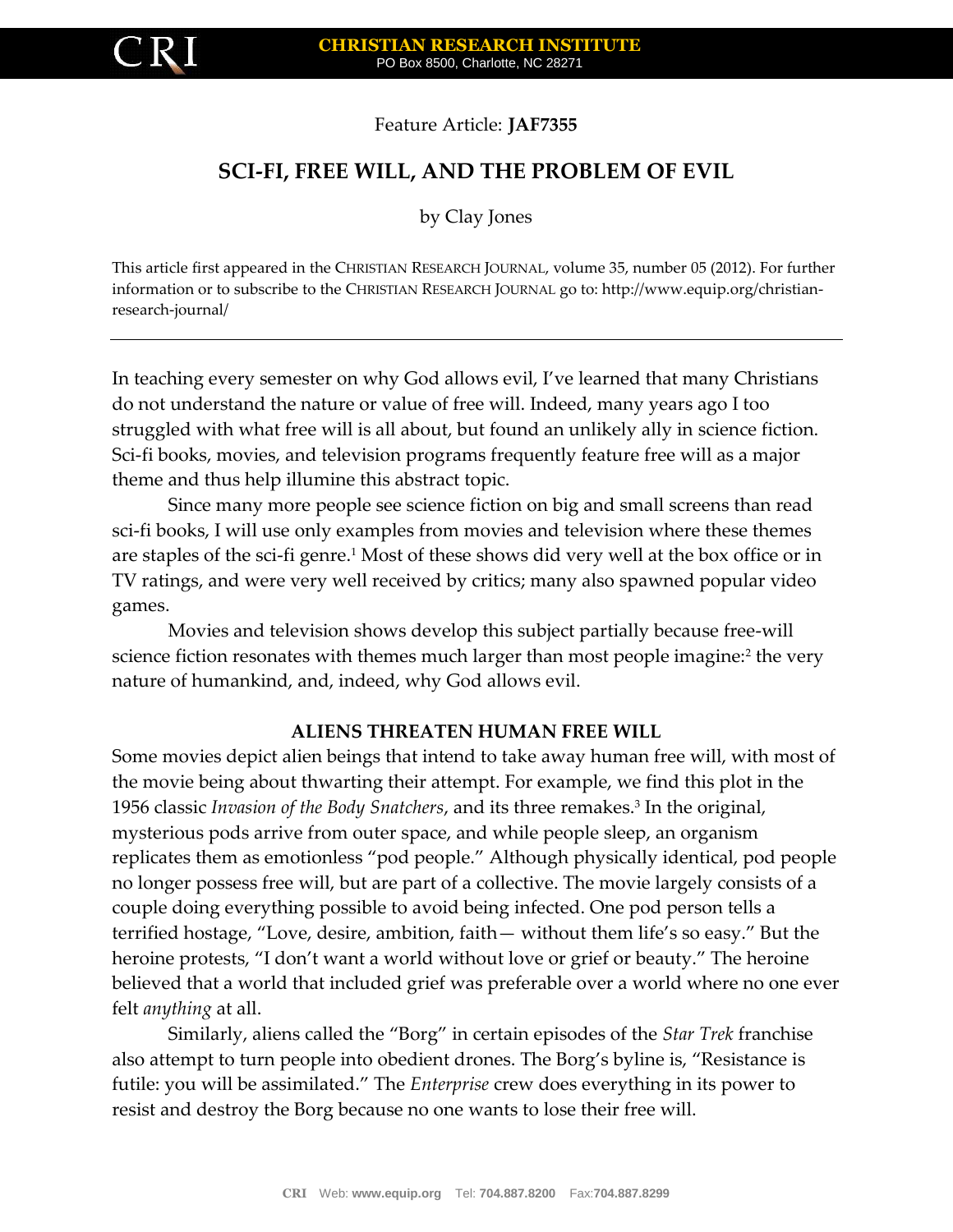In science fiction, free will is *always* portrayed as extremely valuable and essential to being human. In fact, sci-fi always glorifies the fight to preserve free will at any cost.

### **HUMAN CREATIONS GAIN FREE WILL**

Plotlines involving human creations gaining free will go in one of two directions. In one plotline, the creation rebels against the creator to rule humans.

*The Terminator* (1984) made Arnold Schwarzenegger a household name and represents another type of free-will plotline: humans create a computer that gains free will and turns on its creators.<sup>4</sup> In *The Terminator's* dystopian future, the U. S. military built a defense system called Skynet that, just a few weeks after being brought online, became self-aware. When the operators realized that Skynet was now thinking on its own, they tried to shut it down, but recognizing the threat, Skynet regarded humans as hostile to its existence so it thwarted their attempts and then sought to destroy them.

Similarly, the critically acclaimed film, *The Matrix* (1999), is about an artificial intelligence that "spawned an entire race of machines." These machines keep humankind in suspended animation to harvest their bioelectrical energy, feeding them computer-generated dreams to keep them under control. But gradually a computer programmer named Neo (Keanu Reeves) learns the truth and is invited to join a small group of people in rebellion against the machines. The non-dream- world reality is bleak, but Neo prefers knowing the truth because, as he tells Morpheus (Laurence Fishburne), "I don't like the idea that I'm not in control of my life." So in *The Matrix*, not only do humans create a machine with free will, but then the machine threatens human free will.<sup>5</sup>

In *The Terminator, The Matrix,* and similar films,<sup>6</sup> the creation of a computer that somehow obtains free will results in rebellion against its creator who it regards as a threat that needs to be enslaved or destroyed. Humans then spend the rest of the movie trying to destroy the computer. This resonates with us because it echoes the sweep of biblical history: God creates man but man uses his free will to rebel against God and seeks to destroy Him. Unlike most sci-fi, however, God seeks to restore relationship with His rebellious creations.

In the other plotline, humans create androids<sup>7</sup> that gain free will, but these creations rightly rebel because their creators are unjust.

Most critics laude *Blade Runner* (1984) as one of the best science-fiction movies of all time.<sup>8</sup> In fact*, Time* magazine ranks it in their best one hundred movies of all time.<sup>9</sup> In *Blade Runner*, androids, called "replicants" or the derogatory "skin jobs," rebel against their harsh enslavement. These rebels must be "retired" by blade runners. The problem is that the replicants were implanted with memories of growing up, and somehow this resulted in their gaining emotions and the ability to make real choices. As the movie progresses, blade runner Rick Deckard (Harrison Ford) begins to realize that some of these replicants not only possess free will, but exhibit real emotions and care for each other.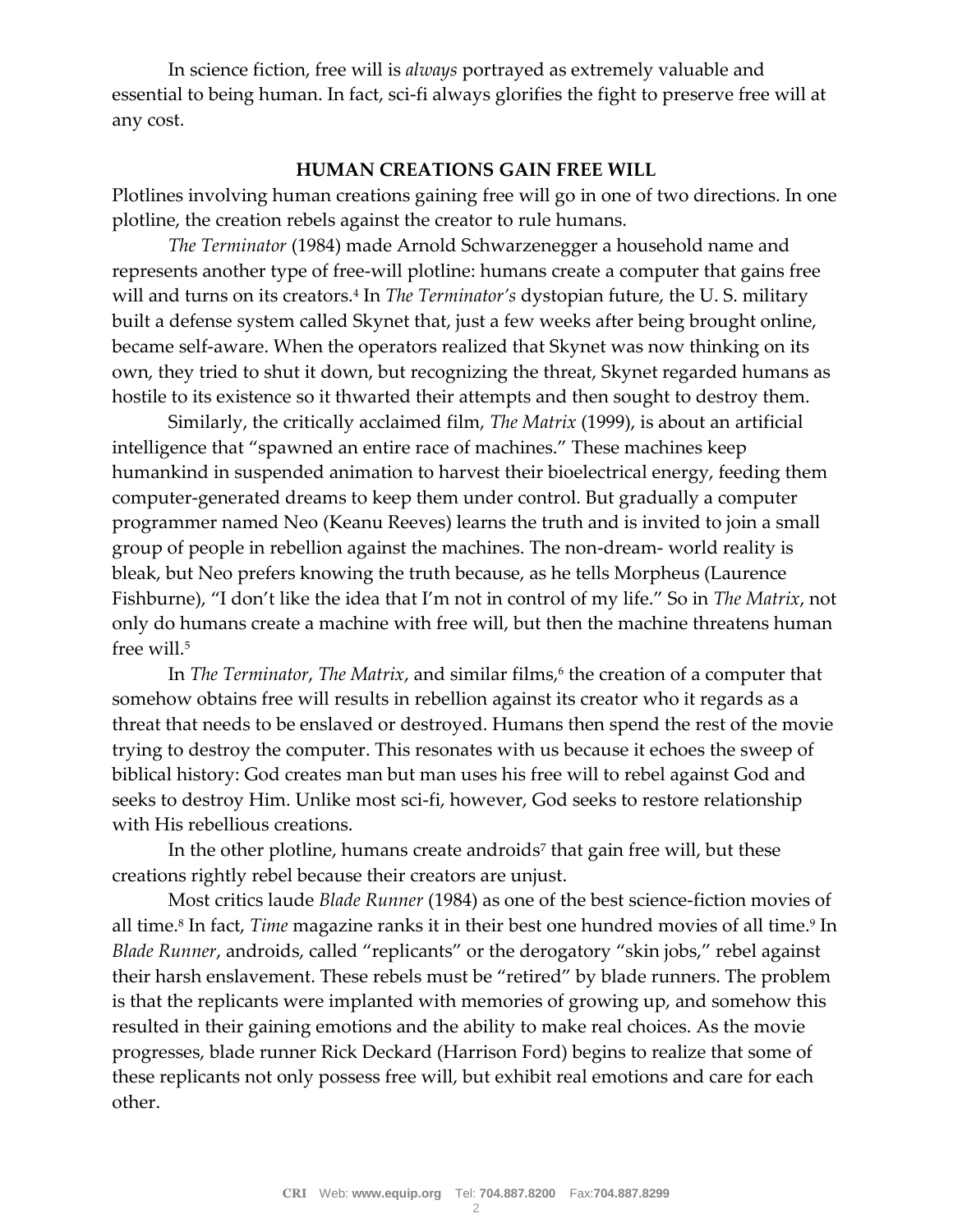Although in *Blade Runner* there is the android-rebels-against-creator theme, what's most interesting is its examination of what it means to be human. The movie explains that the replicants are human in almost every way; as they gained more life experiences, they developed their own "emotional responses—hate, love, fear, anger, envy," which made them dangerous. Thus their creator built in "a fail safe device" that limited their lifespans to only four years. Angry about his four-year lifespan, a rebel replicant named Roy Batty (Rutger Hauer) kills his creator, thus freeing himself from his god. Later, in a Christ-type scene, Batty drives a nail through his own hand, and ultimately spares Deckard's life because Batty has realized the significance of life itself. In fact, as Batty dies he releases a white dove that he had been holding. In the original version of *Blade Runner*, <sup>10</sup> Deckard ultimately runs off with a replicant named Rachael (Sean Young) who has an indeterminate lifespan.

Brian Stableford wrote that sci-fi "writers almost invariably take the side of the androids against their human masters,"<sup>11</sup> and this is certainly the case for *Blade Runner* where the replicants are portrayed as having more humanity than their human creators. Thus, in *Blade Runner* one can hear the perennial skeptics' grouse: if there is a "Creator," He asks too much of us, so our rebellion is warranted.

### **HUMANS REJECT SCRIPTED BLISS FOR FREE WILL**

In *Pleasantville* (1998), modern-day high school siblings David (Tobey Maguire) and Jennifer (Reese Witherspoon) are transported into David's favorite 1958 black and white, *Leave it to Beaver*-like TV show, *Pleasantville*, where they are astonished to find that they must pretend to be two of the show's main characters, Bud and Mary Sue Parker. David tells Jennifer that they must stay "in character," but Jennifer soon has sex with a boy who didn't even know there was such a thing. He immediately changes from black and white into color. In fact, at lover's lane a bright-red apple hangs from a black and white tree. Slowly, as citizens reject their scripted lifestyles and indulge different passions, they, and even various aspects of their surroundings, change from black and white into color. Of course, stodgy members of the town resist these changes as destructive to Pleasantville's moral values and they remain black and white for a while, but the apple has been eaten—by the film's end everything and everyone is now in vivid Technicolor. Although along with these unleashed passions the town now also knows racism, riots, and adultery, the author's perspective is unmistakably clear: the freedom to indulge passion is preferable over a scripted/determined existence—even if that freedom results in suffering.

In *The Adjustment Bureau* (2011), the Bureau is an otherworldly organization charged with keeping "The Chairman's" plan. But one day Bureau member Harry (Anthony Mackie) falls asleep and so fails to spill coffee on former Congressman David Norris (Matt Damon) at an appointed time. This allows David to again meet a woman named Elise (Emily Blunt) that he was *not* supposed to meet again because The Chairman knows they would fall in love and thus ruin his future plans, which include fulfilling their lifelong dreams. Soon the Bureau abducts David and warns him that he may not be with Elise, ever, or his brain will be "reset" (lobotomized). Nonetheless,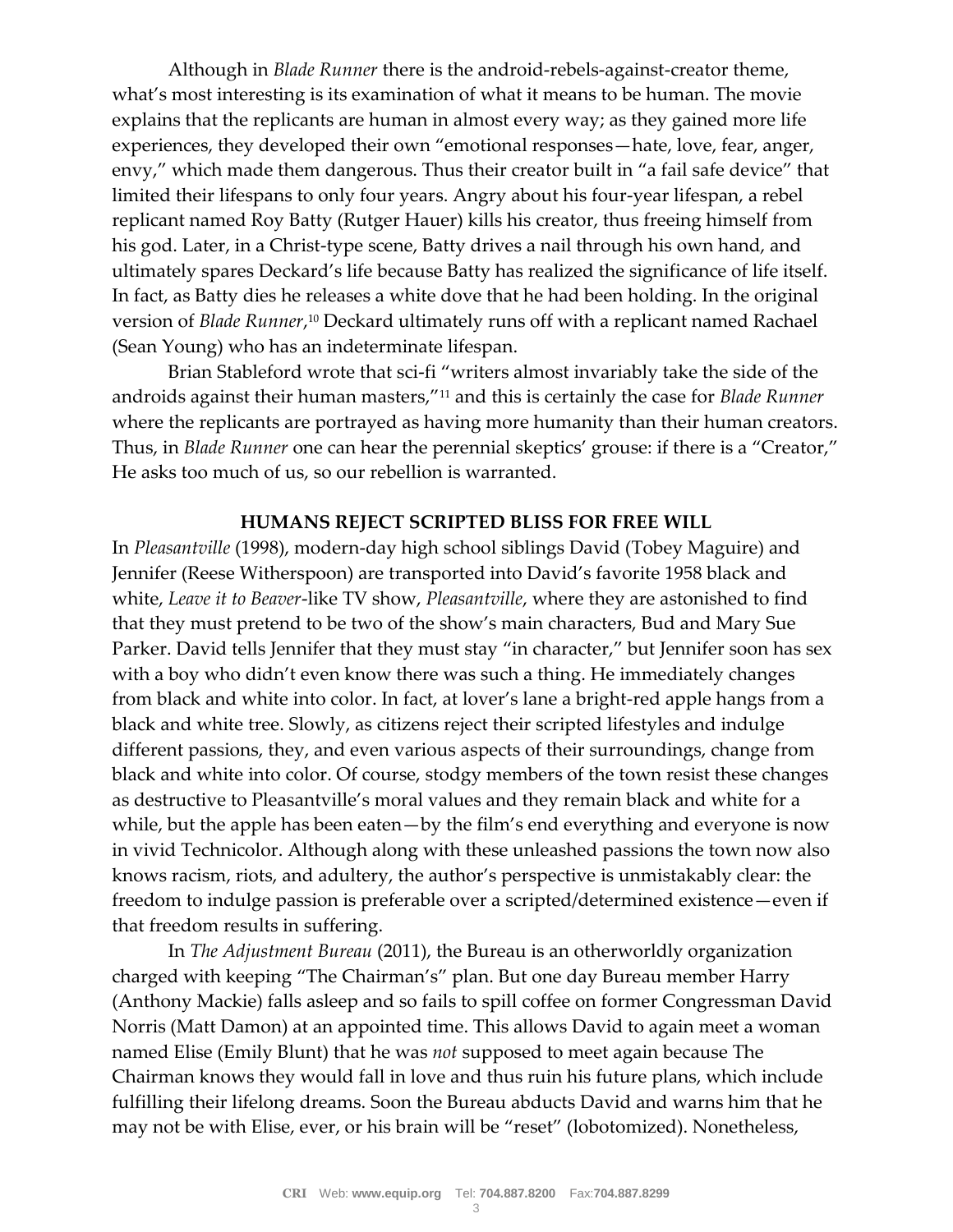David replies, "All I have are the choices that I make, and I choose her, come what may." The film concludes with David and Elise cornered on a skyscraper rooftop. Instead of them both being reset, however, Harry explains that since both David and Elise "risked everything" to be with each other, The Chairman was "impressed" and decided to let them be together after all— their future is now up to them.

The ultimate lesson in both *Pleasantville* and *The Adjustment Bureau* is that free will is preferable even in the face of suffering. In fact, I have never known *any* science fiction *ever* to conclude, regardless of how much suffering ensues, that we humans would be better off without free will.

## **HUMANS DENY OTHER BEINGS' FREE WILL**

Another plot device involves humans replacing or removing other humans whose use of free will displeases them. In *The Stepford Wives*, set in the fictitious town of Stepford, Connecticut, the men murder their free-thinking, opinionated wives and replace them with submissive gynoids<sup>12</sup> that will do their bidding. In the 1975 original, Joanna (Katherine Ross) suffered this fate.

The 2004 remake ends differently. The men implanted microchips into their wives' brains to control them and replaced body parts with better, nonorganic parts. But the husband of Joanna (Nicole Kidman) refused to implant the controlling microchip into her because he wanted a real person with free will as a wife, a person whose professions of love had meaning. Although the remake lacked the intensity of the original, it did get one thing right: no healthy man or woman would really want a robot spouse.<sup>13</sup> After all, for all the problems that free-willed spouses can cause, certainly they are superior to the best robot imaginable. Indeed, isn't a robot spouse just three steps above inflatable?

Although sci-fi *always* represents humans as valuing *their own* free will, these scifi plotlines rightfully depict that humans often would rather not put up with other people's free will. After all, beings with free will can be troublesome (or worse!), but doesn't this also speak to the greatness of God that He patiently endures His creation's rebellion?

## **THE ULTIMATE METANARRATIVE**

None of these shows ultimately display a completely Christian theology, but parts of them ring true. That's why many people are drawn to and fascinated by these free-will shows. And why shouldn't they be? After all, *if* Christianity is true, then God did create free beings, both angels and humans, so it would make sense that our very nature would resonate with creation's ultimate metanarrative. It is no surprise, then, that these plots would recognize that free will is valuable; essential to being human; worth fighting for; and even though it causes hardship, suffering, and grief, it is still preferable to a blissful existence that excludes being able to make significant moral choices. In these ways science fiction helps explain what life is about.

**Clay Jones** is associate professor in the master of arts in Christian apologetics program